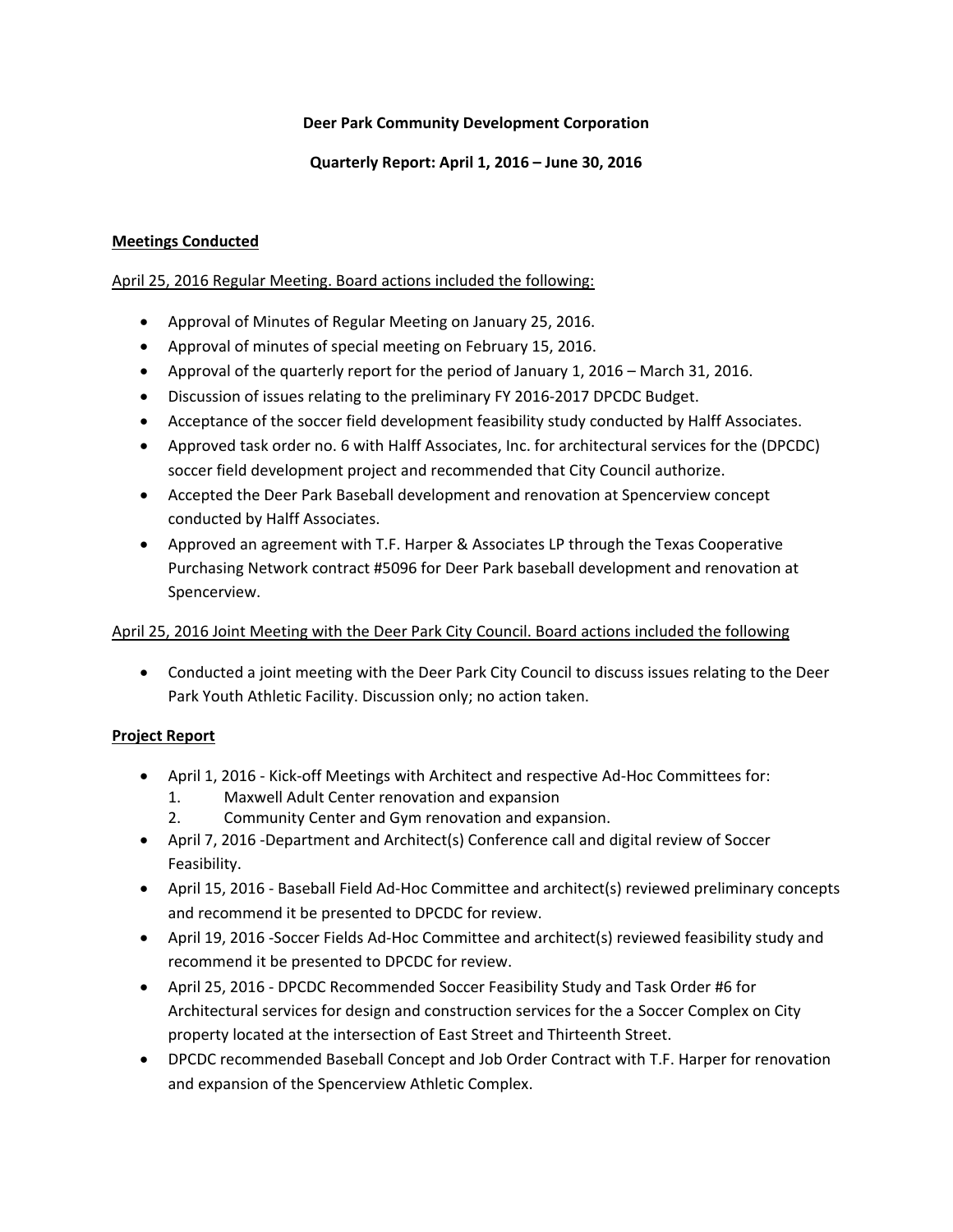- May 3, 2016 City Council approved the Soccer Feasibility Study and Task Order #6 for Architectural services for design and construction services for the a Soccer Complex on City property located at the intersection of East Street and Thirteenth Street. City Council approved Baseball Concept and Job Order Contract with T.F. Harper for renovation and expansion of the Spencerview Athletic Complex.
- May 23, 2016 Concept and program review with Architect and respective Ad-Hoc Committees for:
	- 1. Maxwell Adult Center renovation and expansion
	- 2. Dow Park Pavilion.
- May 27, 2016 ‐ Program review with Architect and Maxwell Adult Center Renovation and Expansion Ad‐Hoc Committee.
- June 9, 2016 Held public in-put meetings for:
	- 1. Maxwell Adult Center renovation and expansion programming
	- 2. Dow Park Pavilion concepts.
- June 13, 2016 T.F. Harper began demolition of the Spencerview Athletic Complex.
- June 22, 2016 T.F. Harper held the initial construction meeting for the renovation of Spencerview Athletic Complex at the Complex.
- June 29, 2016 Finalized program review for Maxwell Adult Center renovation and expansion with Architects for recommendations to DPCDC and Council.
- June 30, 2016 Dow Park Pavilion Ad-Hoc Committee finalized the concept with Architects for recommendations to DPCDC and Council.

# **Financial**

# Revenues:

• Sales & Use Tax Revenues:

 1Q (12/31/15) = \$258,422.15 2Q (03/31/16) = \$764,708.21 3Q (06/30/16) = \$821,320.64

• Investment Revenue:

 $1Q(12/31/15) = n/a$  $2Q (03/31/16) = $524.29$  $3Q(06/30/16) = $1,060.33$ 

Total YTD Revenues as of 06/30/16: \$1,846,035.62

# Expenditures (Fund 85):

Dues & Fees:

1Q (12/31/15) = \$400.00 user fee paid to the IRS for filing Form 8940, Request for Miscellaneous Determination, to request exemption from Form 990 filing requirements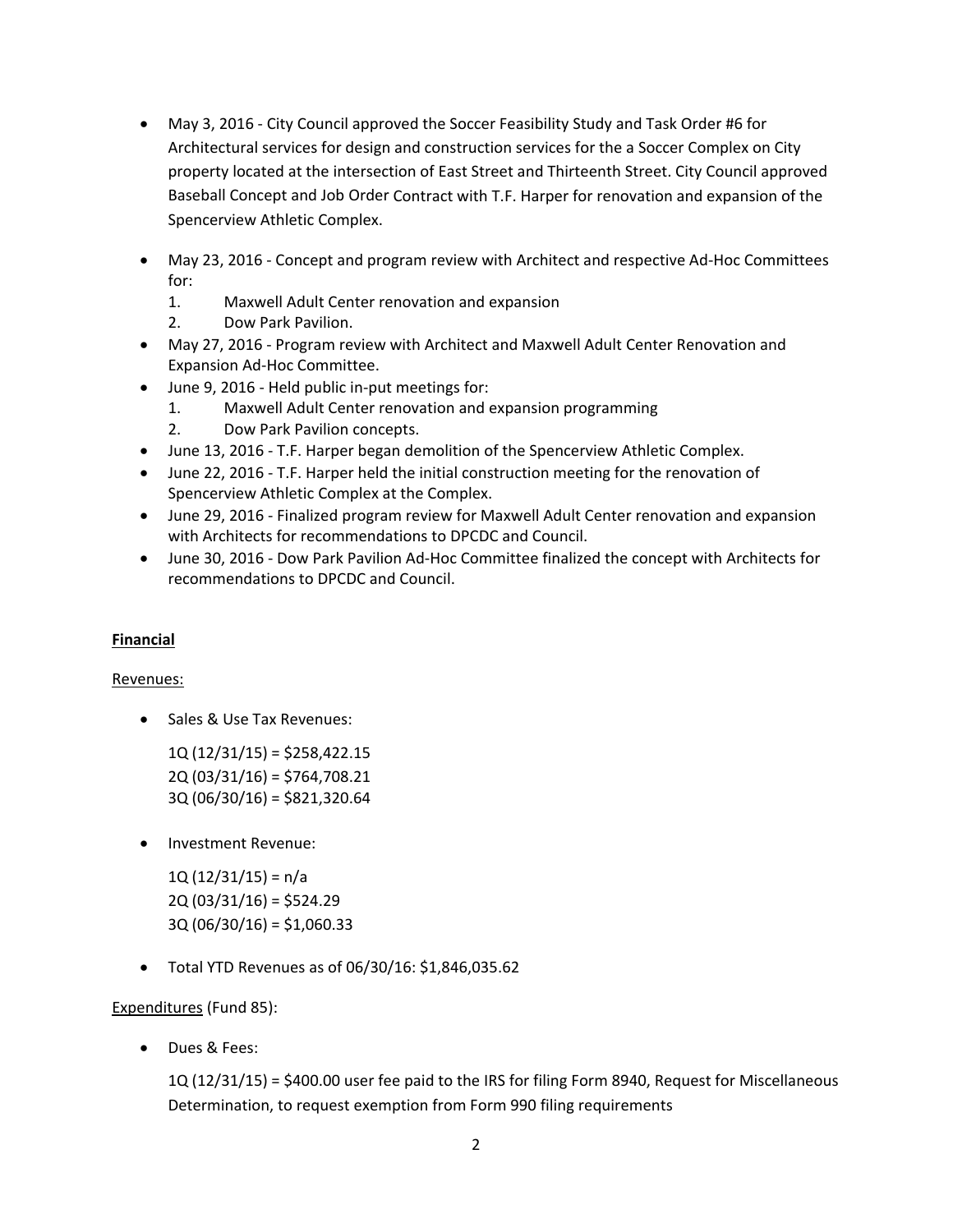Postage:

 $1Q(12/31/15) = $8.87$  $2Q(03/31/16) = $1.64$ 

Other Bond Related Fees:

2Q (03/31/16) = \$80,095.00 issuance costs related to the \$9,450,000 Certificates of Obligation, Series 2016

Total YTD Expenditures as of 06/30/16: \$80,505.51

# **Debt Issuance & Bond Funded Project Spending:**

- \$9,450,000 Certificates of Obligation, Series 2016 issued February 16, 2016 through a private placement to Wells Fargo Bank via a competitive bidding process
	- o This is the first of two planned debt issues for the construction of parks & recreation improvement projects
	- o Projects to be funded as follows:
		- Maxwell Center Expansion and Parking Lot = \$2,000,000
		- Girls Softball Renovations at Youth Sports Complex = \$300,000
		- Deer Park Baseball Development and Renovation = \$3,000,000
		- Soccer Field Development = \$4,000,000
		- Community Center and Gym Renovation and Expansion = \$150,000
- In an agreement between the City of Deer Park and the DPCDC, the City agreed to issue and sell the certificates and the DPCDC agreed to make payments to the City in amounts sufficient to pay the principal of and interest on the certificates
	- o The first debt service payment of \$87,231.38 is due on September 15, 2016
- Bond Funded Project Spending (Fund 23)
	- o 3Q (06/30/16) = \$113,588.54
		- $\blacksquare$  Dow Park = \$29,351.24
		- $\blacksquare$  Maxwell Center = \$4,196.36
		- $\blacksquare$  Deer Park Baseball = \$63,065.29
		- Soccer Fields = \$14,636.96
		- Community Center & Gym = \$2,338.69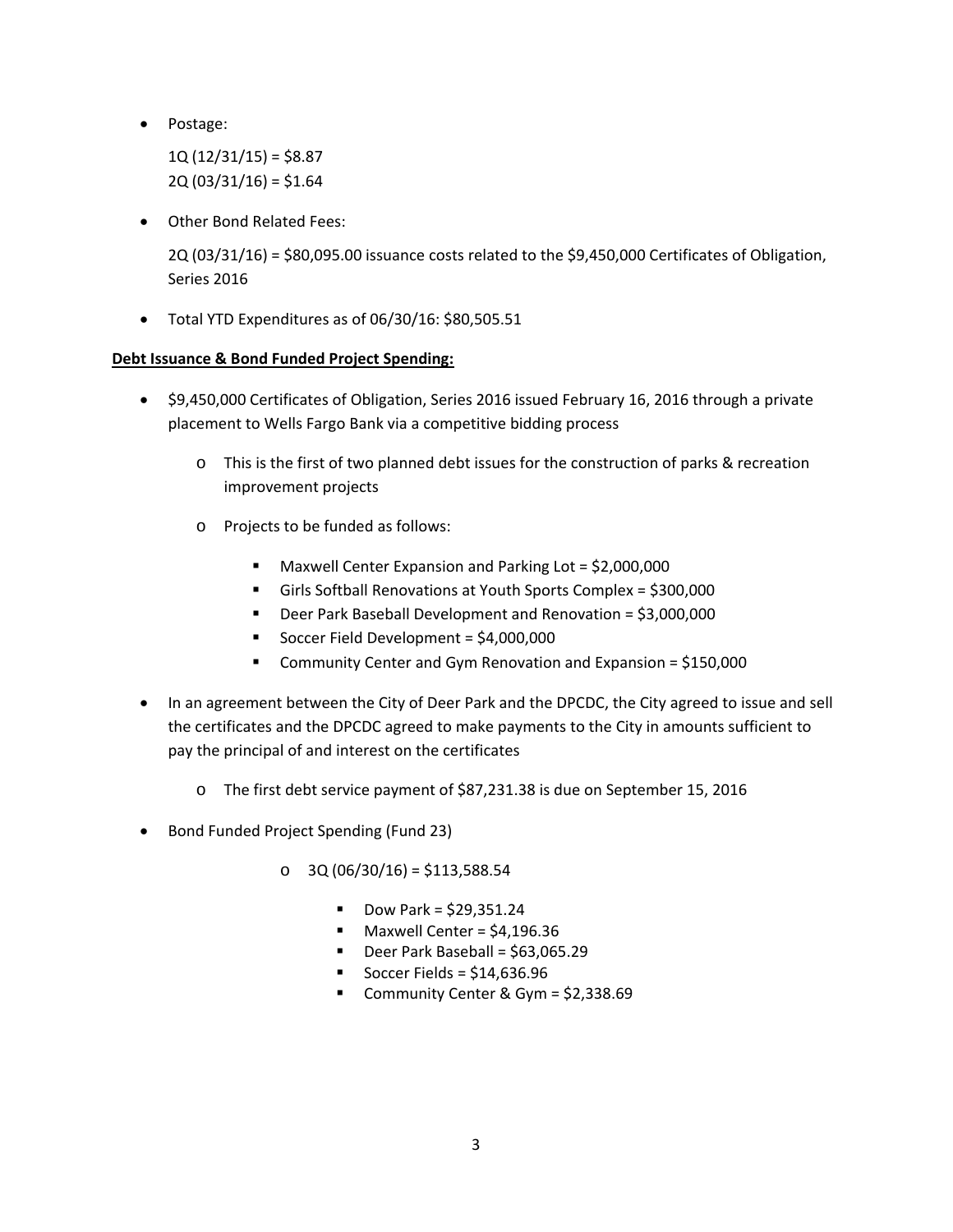## **Deer Park Community Development Corporation**

## **Quarterly Report: January 1, 2016 – March 31, 2016**

## **Meetings Conducted**

## January 25, 2016 Regular Meeting. Board actions included the following:

- Established an investment policy for the DPCDC in accordance with the Texas Public Funds Investment Act, Government Code, Chapter 2256.
- Approved the quarterly report for the period of October 1, 2015 December 31, 2015.

## February 15, 2016 Special Meeting. Board actions included the following:

 Considered and recommended to City Council to authorize a Master Services Agreement and first set of task orders with Halff Associates, Inc. for architectural services for the Deer Park Community Development Corporation (DPCDC) projects.

## **Financial**

## Revenues:

- Sales & Use Tax Revenues:
	- 1Q (12/31/15) = \$258,422.15 2Q (03/31/16) = \$764,708.21
- Investment Revenue:

1Q $(12/31/15)$  = n/a  $2Q (03/31/16) = $524.29$ 

Total YTD Revenues as of 03/31/16: \$1,023,654.65

# Expenditures:

Dues & Fees:

1Q (12/31/15) = \$400.00 user fee paid to the IRS for filing Form 8940, Request for Miscellaneous Determination, to request exemption from Form 990 filing requirements

Postage:

 $1Q(12/31/15) = $8.87$ 2Q (03/31/16) = \$1.64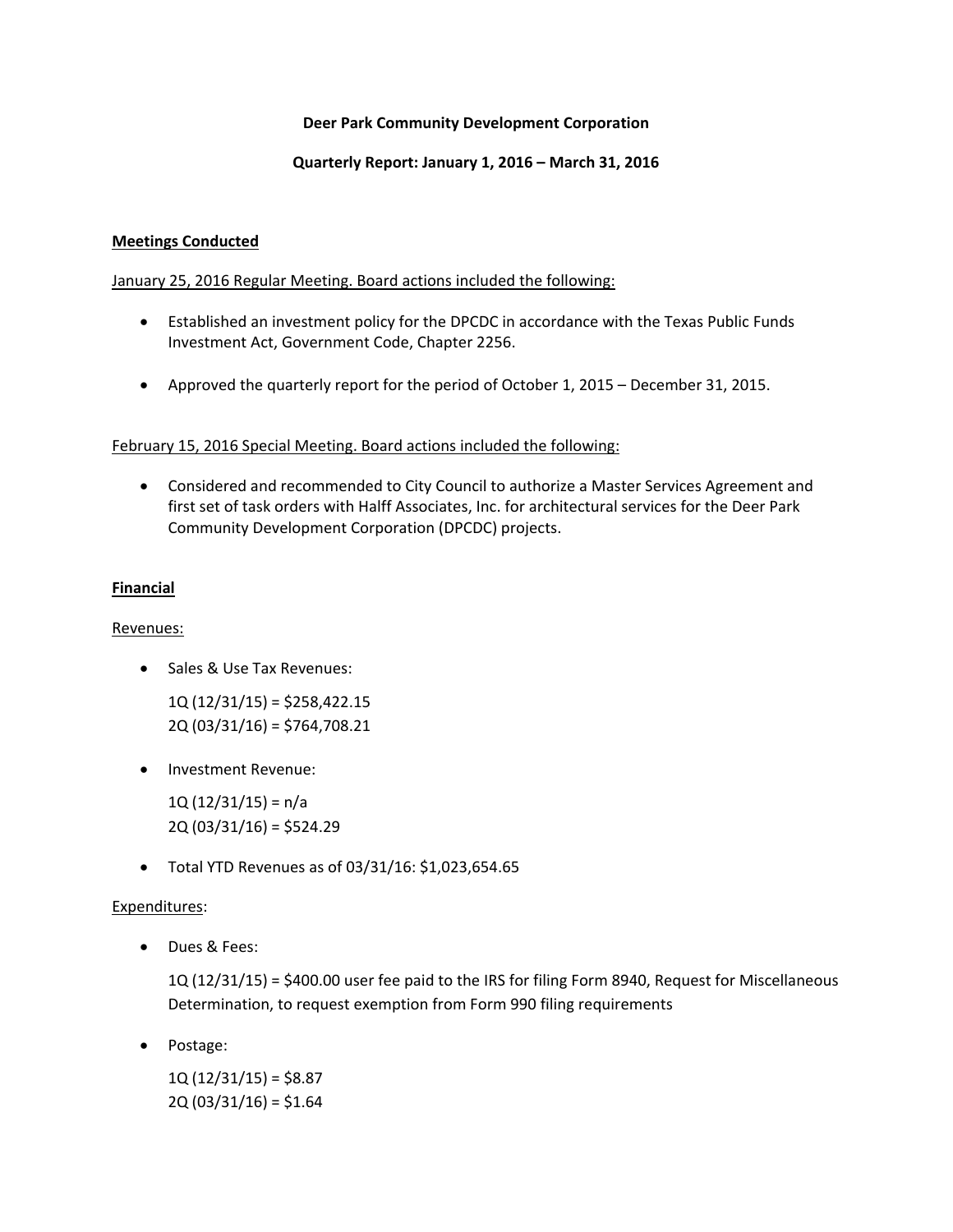Total YTD Expenditures as of 03/31/16: \$410.51

## **Debt Issuance**

- \$9,450,000 Certificates of Obligation, Series 2016 issued February 16, 2016 through a private placement to Wells Fargo Bank via a competitive bidding process
	- o This is the first of two planned debt issues for the construction of parks & recreation improvement projects
	- o Projects to be funded as follows:
		- Maxwell Center Expansion and Parking Lot = \$2,000,000
		- Girls Softball Renovations at Youth Sports Complex = \$300,000
		- Deer Park Baseball Development and Renovation = \$3,000,000
		- Soccer Field Development = \$4,000,000
		- Community Center and Gym Renovation and Expansion = \$150,000
- In an agreement between the City of Deer Park and the DPCDC, the City agreed to issue and sell the certificates and the DPCDC agreed to make payments to the City in amounts sufficient to pay the principal of and interest on the certificates
	- o The first debt service payment of \$87,231.38 is due on September 15, 2016

## **Project Report**

#### 1st Quarter:

Projects are not yet underway.

## 2nd Quarter:

February 2016:

 Master Services Agreement and first set of task orders executed with Halff Associates, Inc. for architectural services for the Deer Park Community Development Corporation (DPCDC) projects.

## March 2016:

- March 22, 2016. Kick-off Meetings with Architect and respective Ad-Hoc Committees for:
	- 1. Spencerview Baseball Renovations
	- 2. Soccer Feasibility
	- 3. Dow Park Pavilion